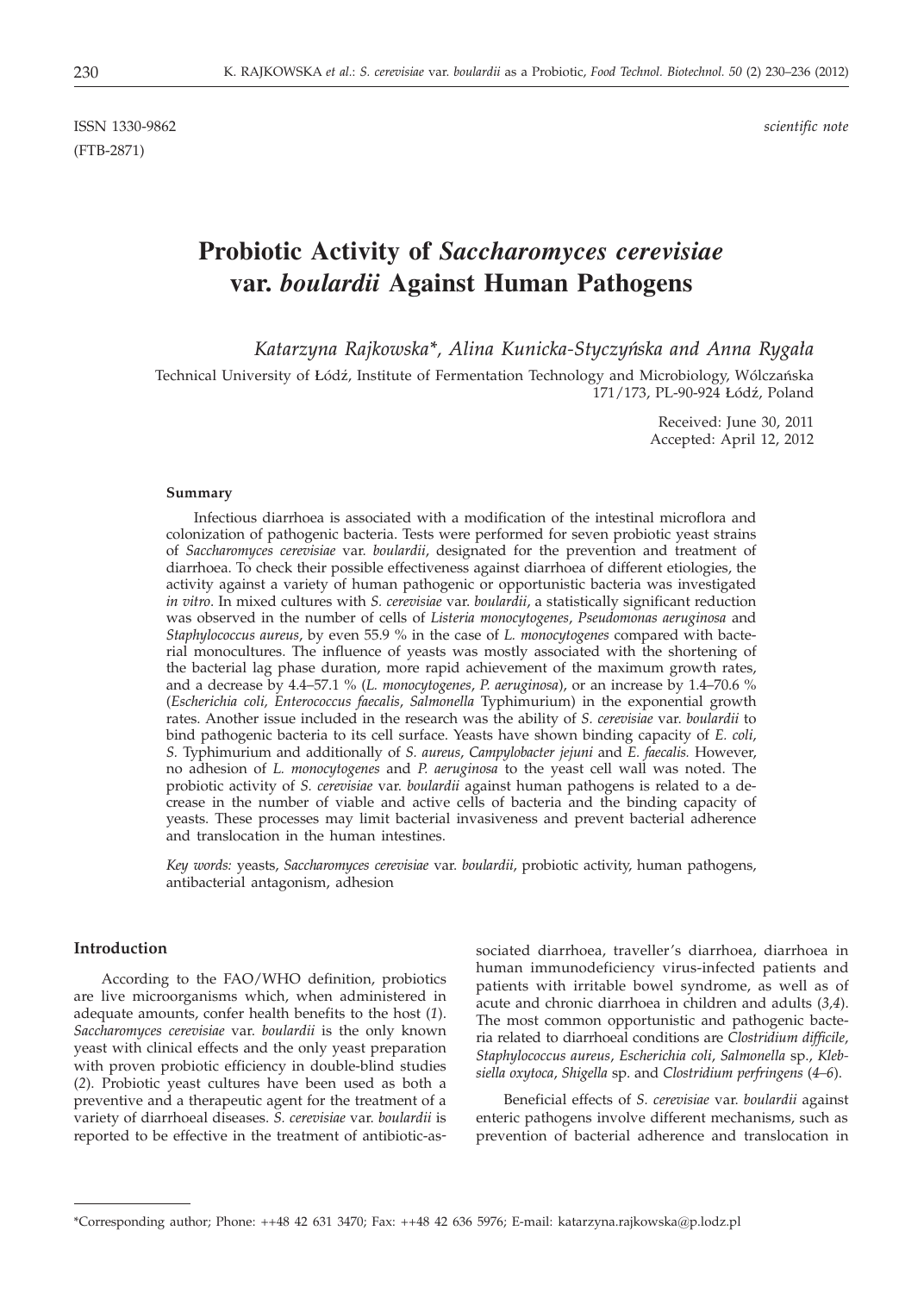the intestinal epithelial cells, production of factors that neutralize bacterial toxins and modulation of the host signalling pathway with proinflammatory response during bacterial infection (*4,7*). In the case of many pathogens, adhesion to the epithelial cells is the precondition for the development of their pathogenicity in the intestine. So far, it has only been documented for *Escherichia coli* and *Salmonella* Typhimurium that *S. cerevisiae* var. *boulardii* binds them to the cell surface (*8*). In this context, the question has been raised if the binding capacity of *S. cerevisiae* var. *boulardii* could be a universal way of its probiotic activity against human pathogens.

The study was conducted for *S. cerevisiae* var. *boulardii* isolates originating from commercial specimens developed for the prevention and treatment of diarrhoea to check their action against an extended variety of pathogenic and opportunistic bacteria. Reducing the number of viable and active cells of these bacteria may result in limiting their invasiveness, which may have a preventive or supporting influence in diarrhoea of different etiologies.

## **Materials and Methods**

### *Strains*

In this study, seven strains of *Saccharomyces cerevisiae* var. *boulardii* isolated from medicines and marked as: E – Enterol® 250 mg, Biocodex; H – Hamadin® N, Dr. Willmar Schwabe; O – Omniflora® Akut, Novartis; P1 – Perocur®, Hexal; P2 – Perenterol® forte, UCB GmbH; S – Santax<sup>®</sup> S, Asche; and Y – Yomogi<sup>®</sup>, Ardeypharm were examined. Isolates were kept on yeast extract-peptone- -dextrose (YPD) agar slants and maintained at  $-20$  °C in YPD broth with 200 g/L of glycerol.

The influence of *S. cerevisiae* var. *boulardii* on the following opportunistic or pathogenic bacteria was determined: *Escherichia coli* ATCC 10536, *Enterococcus faecalis* ATCC 29212, *Listeria monocytogenes* ATCC 19115, *Pseudomonas aeruginosa* ATCC 15442, *Salmonella* Typhimurium ATCC 14028, *Staphylococcus aureus* ATCC 6538, and *Campylobacter jejuni* ATCC 33291.

### *Antibacterial activity of S. cerevisiae var. boulardii*

Antibacterial activity of yeasts was investigated on the YPD medium using the agar slab method (*9*). The method was based on the observation of parallel growth of the strains: the indicator and the antagonistic ones. Agar slabs of 14 mm in diameter were aseptically cut out of the YPD agar overgrown with a lawn of *S. cerevisiae* var. *boulardii* incubated for 48 h at 37 °C, and placed on plates with the agar media (Nutrient Agar, Merck, Darmstadt, Germany) inoculated with the indicator strain  $(10<sup>5</sup>-10<sup>6</sup> CFU/mL)$ . After 18 h of incubation, the diameters of growth inhibition zones around the agar slabs were measured. The results are given in mm, minus the agar slab diameter.

# *Mixed cultures of S. cerevisiae var. boulardii and bacteria*

Growth experiments were carried out in the modified medium reproducing the conditions in a human colon

(*10*). The modified medium consisted of the following constituents (in g/L of distilled water): starch 5.0, pectin 2.0, guar gum 1.0, porcine gastric mucin 4.0, oatspelt xylan 2.0, arabinogalactan from larch wood 2.0, inulin 1.0, casein 3.0, peptone 3.33, tryptone 5.0, raffinose 10.0, bile salts no. 3 (Oxoid, Basingstoke, UK) 0.4, yeast extract 4.5, FeSO<sub>4</sub>·7H<sub>2</sub>O 0.005, NaCl 6.16, KCl 4.5, KH<sub>2</sub>PO<sub>4</sub> 0.5, MgSO<sub>4</sub>·7H<sub>2</sub>O 1.25, CaCl<sub>2</sub>·6H<sub>2</sub>O 0.15, NaHCO<sub>3</sub> 1.5, cysteine 0.8, hemin 0.05, and Tween 80 1.0; pH was adjusted to 6.2.

The inoculation rates for yeasts and bacteria were  $10^5$  CFU/mL and the incubation took place at 37 °C under anaerobic conditions (anaerobic jars with AnaeroGen Anaerobic System, Oxoid). The number of microorganisms was estimated by the count plate method after 0, 4, 8, 12, 24 and 32 h of incubation. For yeasts, CFU/mL values were determined by plating appropriate dilutions into the YPD agar medium with the addition of gentamicin (40 mg/100 mL), and for bacteria by plating into nutrient agar (Merck) supplemented with nystatin (210 mg/100 mL).

#### *Sedimentation assay*

*S. cerevisiae* var. *boulardii* cells were cultured by shaking for 24 h at 37 °C in 50 mL of the YPD medium. *Campylobacter jejuni* cells were activated in Preston broth (in g/L: meat extract 10.0, peptone 10.0, NaCl 5.0, and in mL/L: lysed horse blood 50) in microaerobic atmosphere (CampyGen, Oxoid), whereas the other bacteria were cultured in nutrient broth (Merck). Bacterial cultures were incubated at 37 °C for 24 h. The cells were harvested four times by centrifugation at 3000×*g* for 10 min (4 °C) and suspended in PBS buffer (in g/L: NaCl 8.0, KCl 0.2, Na<sub>2</sub>HPO<sub>4</sub> 1.44, KH<sub>2</sub>PO<sub>4</sub> 0.24; pH=7.4). Standardized suspensions of yeasts contained approx.  $10^8$  CFU/mL, and suspensions of bacteria  $10^{10}$  CFU/mL. The sedimentation assay was performed by mixing  $1000 \mu L$  of the yeast suspension and  $50 \mu L$  of the bacterial culture in a 1.5-mL conical microcentrifuge tube (*11*). The mixture was incubated at room temperature for up to 3 h and the sediments were subjectively evaluated by the pellet size observed at the bottom of the tube. The negative control was a suspension containing probiotic yeasts alone.

#### *Microscopic analysis*

The sample preparation for fluorescence microscopy was carried out as described above for the sedimentation method. Before mixing the suspensions of yeasts and bacteria, the cells of the microorganisms were stained. Bacterial cultures were stained with 0.1 % DAPI solution (Sigma-Aldrich, Munich, Germany) and were incubated at 37 °C for 20 min in the dark. Yeast cells were stained with 0.1 % primuline (Sigma-Aldrich, Dorset, UK) at room temperature for 5 min (*12*). For image acquisition, the fluorescence microscope Olympus BX 41 (Hamburg, Germany) equipped with a digital camera was used.

#### *Statistical analysis*

All experiments were performed in triplicate. The data were tested for statistical significance using 3-way ANOVA at the significance level of p<0.05 (*13*). The re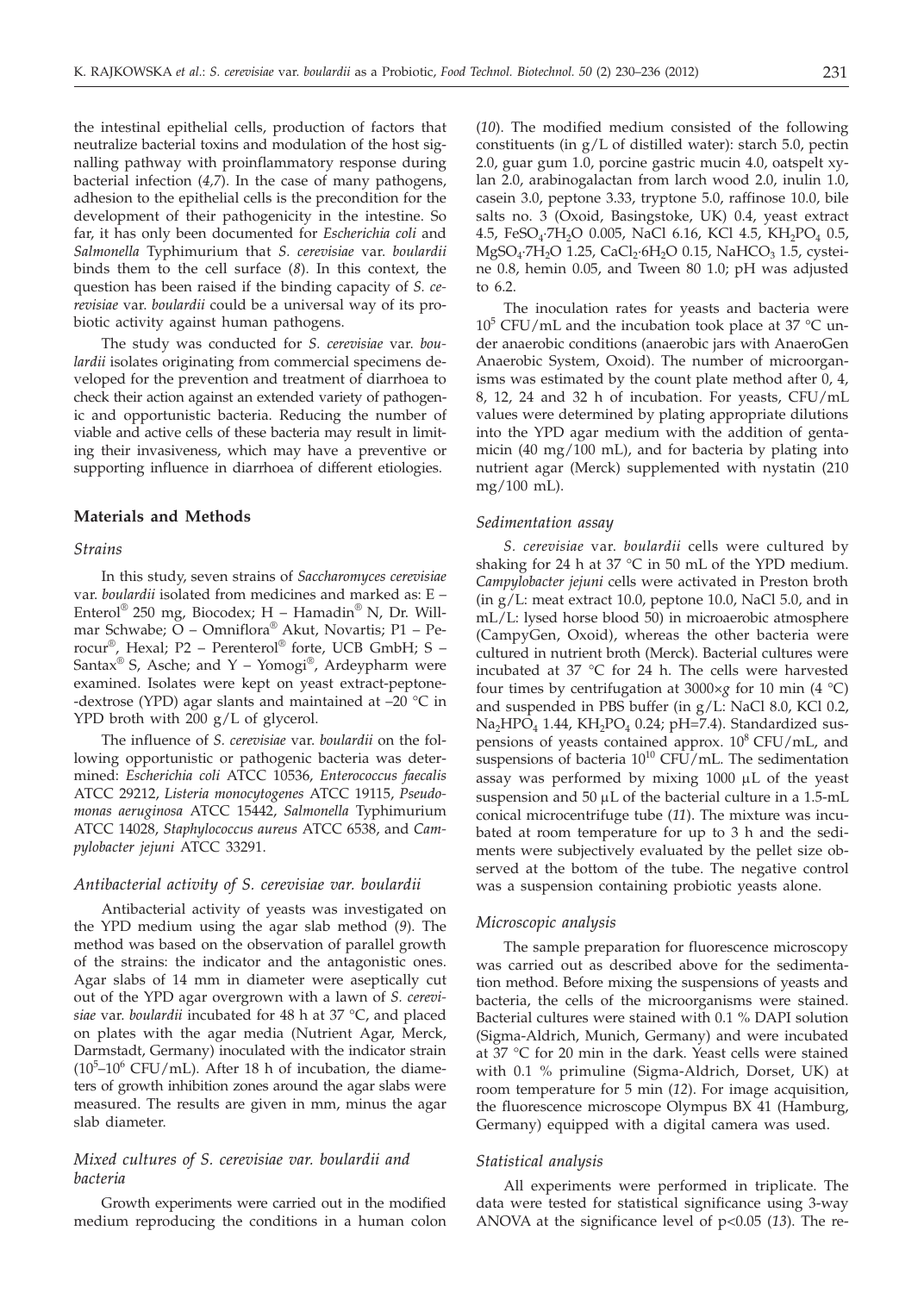sults concerning the population viability were presented as the arithmetic mean of three assays with the standard error of the mean.

In order to compare the growth curves, the Gompertz equation in conjunction with the DMFit program v. 2.1 were used (*14*). The Gompertz parameter values (A, B, C, M) were applied to calculate the increase of the population biomass: N=C–A, the exponential growth rate: EGR=BC/e, and the lag phase duration: LPD=M–(1/B), as previously described by Zaika *et al.* (*15*).

#### **Results and Discussion**

The research aimed at determining the influence of seven probiotic yeasts *S. cerevisiae* var. *boulardii* on human pathogenic or opportunistic bacteria: *Escherichia coli*, *Enterococcus faecalis*, *Listeria monocytogenes*, *Pseudomonas aeruginosa*, *Salmonella* Typhimurium and *Staphylococcus aureus*. In the case of three bacterial strains, *L. monocytogenes*, *P. aeruginosa* and *S. aureus,* a decrease in the number of bacterial cells was observed in the mixed cultures with probiotic yeasts (Table 1). The reduction in the number of *L. monocytogenes* and *P. aeruginosa* cells in the mixed cultures with probiotic yeasts, compared to the proper bacterial monocultures, equaled respectively 19.1–55.9 and 2.1–22.5 %, and these reductions were statistically significant. On the other hand, probiotic yeasts influenced the growth of *S. aureus.* During the culturing process, a reduction in the number of *S. aureus* cells was noted by 2 log units after 8 h of coincubation. It was then followed by bacterial growth, although the number of bacteria was still lower by 0.5–1 log unit than in the monoculture. The growth curve of *S. aureus* grown with yeasts is presented for *S. cerevisiae* var. *boulardii* E (Fig. 1). The growth curve of the remaining yeast strains had a similar course. The effect of probiotic yeasts was also related to the change in the exponential growth rates, the times at which the cultures achieved their maximum growth rates and the lag phase durations. The vast majority of bacterial strains showed a significant shortening of the lag phase duration by 0.3–6.15 h. Only in the case of *E. faecalis* in the mixed cultures with yeasts H and O, and of *S.* Typhimurium in the culture with strain E, the logarithmic phase was longer than in the monocultures, respectively by 0.42, 0.62 and 0.21 h (Table 1). The shortening of the logarithmic phase was also related to a reduction in the time at which the cultures achieved maximum growth rate (M values). The bacteria reached their maximum growth rates within a time shorter by 0.23–3.98 h than in the case of monocultures. Additionally, *E. coli*, *E. faecalis* and *S.* Typhimurium in mixed cultures with *S. cerevisiae* var. *boulardii* demonstrated most frequently an increase in the growth rate, equalling, compared to bacterial monocultures, from 1.4 % for *S.* Typhimurium cultured with strain P2 to 70.6 % for *E. faecalis* in the presence of yeasts O (Table 1). On the other hand, in the case of *P. aeruginosa* and *L. monocytogenes,* the presence of probiotic yeasts resulted in a decrease of the bacterial growth rate, by 4.4–31.1 and 31.8–57.1 %, respectively.

The lack of clear antagonistic effect of probiotic yeasts on human pathogens was also confirmed by marking the inhibition zones of bacterial growth with the use of the agar slab method. A clear antagonism of yeasts against bacteria was only confirmed for *S. aureus* (Fig. 2 presents an exemplary picture for *S. cerevisiae* var. *boulardii* E). Consistent results were obtained for all the tested strains of *S. cerevisiae* var. *boulardii*, and the precipitation areas equaled from  $(7.8\pm0.06)$  to  $(10.0\pm0.17)$  mm depending on the yeast. However, the growth of *S. aureus* in the mixed cultures with yeasts indicates a reduction in the number of cells, but not the total inhibition of the bacterial growth (Fig. 1). The remaining tested bacterial strains did not manifest growth inhibition zones around the agar slabs with *S. cerevisiae* var. *boulardii* cultures.

One of the hypotheses proposed to explain the probiotic activity of *S. cerevisiae* var. *boulardii* against enteropathogenic microorganisms is antagonism by production of inhibitory compounds (*3*,*16–19*). However, there are only a few investigations which have shown that this yeast inhibits the growth of various bacteria. This influence has been demonstrated for *Proteus mirabilis*, *Proteus vulgaris*, *Salmonella typhi*, *Salmonella* Typhimurium, *Staphylococcus aureus*, *Pseudomonas aeruginosa*, *Shigella atypical* and *Escherichia coli* (*16*,*17*). Also, Bornet and Bergogne-Berezin (*18*) report a decrease in bacterial counts of *P. aeruginosa* and *S. aureus* in the presence of *S. cerevisiae* var. *boulardii* in dietetic mixtures designated for enteral feeding in intensive care patients. Although the reduction in the number of cells of both bacterial strains was statistically significant, it equaled only 2 log units. Similarly, Zbinden *et al.* (*19*) showed a drop in the number of *S.* Typhimurium cells after 5 h in the presence of *S. cerevisiae* var. *boulardii*. At the initial level of 1.4·10<sup>7</sup> CFU/mL, *S.* Typhimurium grew to  $6.6 \cdot 10^8$  CFU/mL in the absence and to 1.9·108 CFU/mL in the presence of *S. cerevisiae* var. *boulardii*. However, the *in vivo* research indicates that the protection against *Salmonella* Typhimurium, *Shigella flexneri* and *Clostridium difficile* obtained in mice previously treated with yeasts is not due to the reduction of the bacterial populations in the intestines (*20,21*). There are some other properties that could explain the protective effect against the enteropathogenic bacteria such as immunomodulation, modulation of toxin production or action, and competition for adhesion sites or nutrients in the presence of yeasts (*3*,*7*,*8*,*21*).

Prevention of bacterial adherence and translocation in the intestinal epithelial cells result from the fact that the cell wall of *S. cerevisiae* var. *boulardii* has the ability to bind enteropathogens. In our study, we used the sedimentation and microscopic methods to evaluate the adhesion of bacterial cells to the probiotic yeast cell wall. In the sedimentation method, based on a subjective assessment of the pellet size observed at the bottom of the tube compared to the control sample (tube 1), clearly positive results were obtained for *E. coli*, *C. jejuni* and *E. faecalis* (Fig. 3).

In addition to this, based on the microscopic observations, adhesion was found in the case of *E. coli*, *S.* Typhimurium, *S. aureus*, *C. jejuni* and *E. faecalis* (Fig. 4). No binding was observed for bacteria *L. monocytogenes* and *P. aeruginosa* to the cell wall of *S. cerevisiae* var. *boulardii*.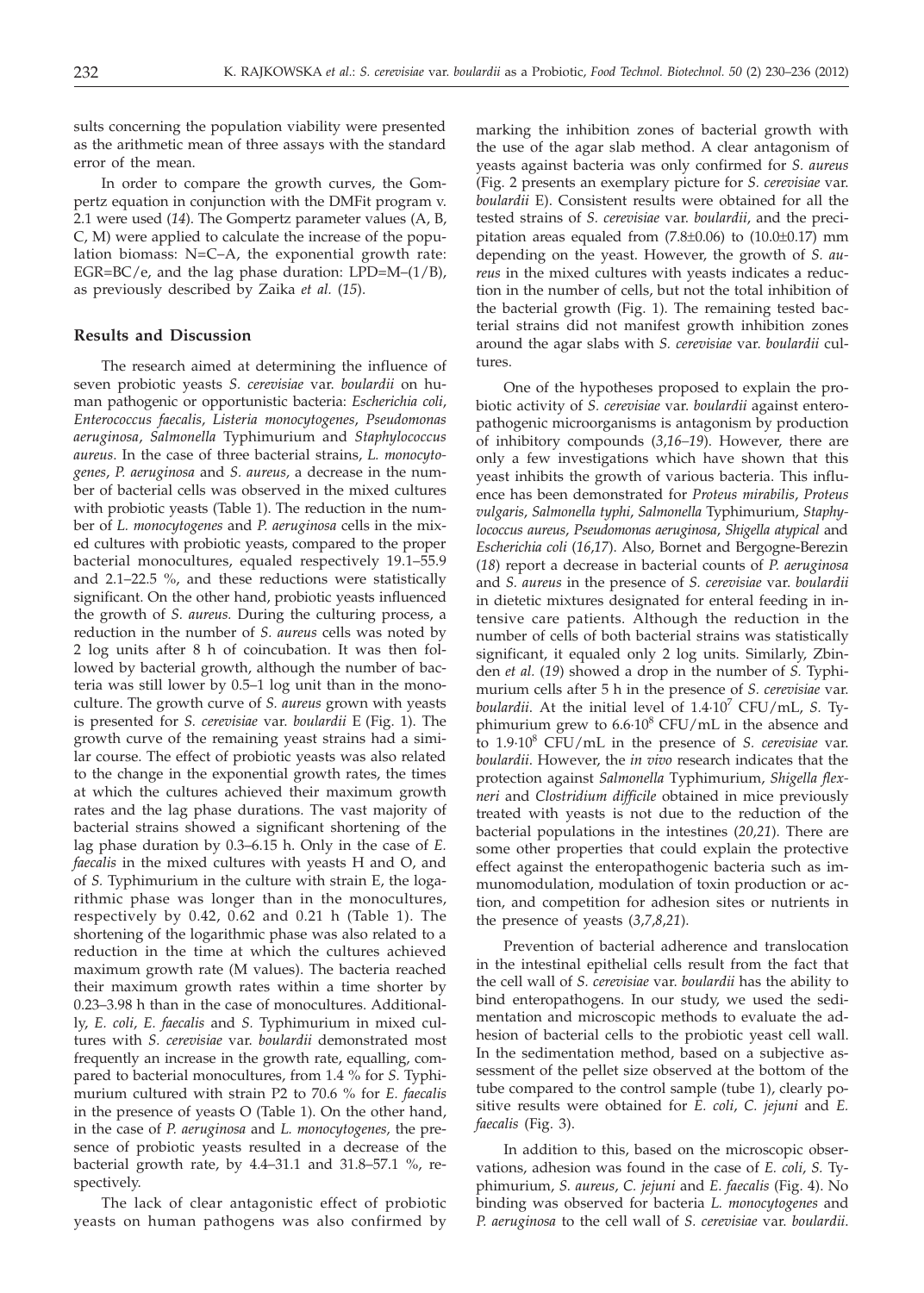| Bacteria         | Mixed<br>culture<br>with | А               | Ν               | M                | EGR                | <b>LPD</b>        |
|------------------|--------------------------|-----------------|-----------------|------------------|--------------------|-------------------|
|                  |                          | log<br>CFU/mL   | log<br>CFU/mL   | h                | $h^{-1}$           | h                 |
| E. coli          | $\overline{\phantom{0}}$ | $5.01 \pm 0.15$ | $4.28 \pm 0.16$ | $9.35 \pm 0.46$  | $0.65 \pm 0.020$   | $4.09 \pm 0.35$   |
|                  | $\mathbf E$              | $4.94 \pm 0.38$ | $4.25 \pm 0.42$ | $5.76 \pm 0.26$  | $0.69 \pm 0.020$   | $0.87 \pm 0.19$   |
|                  | H                        | $4.99 \pm 0.14$ | $4.16 \pm 0.16$ | $6.32 \pm 0.19$  | $0.75 \pm 0.014$   | $1.83 \pm 0.06$   |
|                  | O                        | $4.97 \pm 0.08$ | $4.23 \pm 0.10$ | $5.57 \pm 0.09$  | $0.77 \pm 0.024$   | $1.18 \pm 0.11$   |
|                  | P1                       | $5.00 \pm 0.03$ | $4.08 \pm 0.17$ | $5.57 \pm 0.14$  | $0.90 \pm 0.026$   | $1.85 \pm 0.11$   |
|                  | $\mathbf{P2}$            | $5.04 \pm 0.18$ | $4.07 \pm 0.18$ | $6.57 \pm 0.18$  | $0.74 \pm 0.006$   | $2.04 \pm 0.09$   |
|                  | $\mathbf S$              | $4.95 \pm 0.23$ | $4.14 \pm 0.21$ | $5.45 \pm 0.26$  | $0.90 \pm 0.018$   | $1.74 \pm 0.12$   |
|                  | $\mathbf Y$              | $5.08 \pm 0.16$ | $4.05 \pm 0.19$ | $6.66 \pm 0.36$  | $0.80 \pm 0.024$   | $2.44 \pm 0.14$   |
| E. faecalis      | $\equiv$                 | $5.03 \pm 0.18$ | $3.69 \pm 0.31$ | $6.12 \pm 0.13$  | $0.68{\pm0.014}$   | $1.40 \pm 0.10$   |
|                  | $\mathbf E$              | $5.17 \pm 0.20$ | $3.51 \pm 0.20$ | $6.93 \pm 0.10$  | $0.52 \pm 0.010$   | $0.77 \pm 0.12$   |
|                  | H                        | 4.99±0.07       | $3.69 \pm 0.08$ | $5.05 \pm 0.24$  | $0.99 \pm 0.010$   | $1.82 \pm 0.11$   |
|                  | $\circ$                  | $5.00 \pm 0.04$ | $3.57 \pm 0.12$ | $4.73 \pm 0.13$  | $1.16 \pm 0.046$   | $2.02 \pm 0.06$   |
|                  | P <sub>1</sub>           | $4.92 \pm 0.12$ | $3.85 \pm 0.16$ | $5.25 \pm 0.10$  | $0.61 \pm 0.007$   | $0.039 \pm 0.01$  |
|                  | P2                       | $4.92 \pm 0.11$ | $3.80 \pm 0.13$ | $5.89 \pm 0.47$  | $0.67 \pm 0.010$   | $1.11 \pm 0.14$   |
|                  | $\mathbf S$              | $4.99 \pm 0.14$ | $3.59 \pm 0.16$ | $5.21 \pm 0.06$  | $0.76 \pm 0.012$   | $1.05 \pm 0.14$   |
|                  | Y                        | $4.98 \pm 0.13$ | $3.82 \pm 0.14$ | $5.11 \pm 0.32$  | $0.81 \pm 0.016$   | $1.10 \pm 0.06$   |
| L. monocytogenes | $\overline{\phantom{0}}$ | $5.13 \pm 0.10$ | $3.45 \pm 0.17$ | $11.13 \pm 0.46$ | $0.63 \pm 0.017$   | $6.15 \pm 0.60$   |
|                  | $\mathbf E$              | $5.24 \pm 0.10$ | $2.25 \pm 0.13$ | 7.97±0.66        | $0.38 \pm 0.021$   | $0.72 \pm 0.10$   |
|                  | $H_{\rm}$                | $5.11 \pm 0.20$ | $2.42 \pm 0.11$ | $8.26 \pm 0.21$  | $0.43 \pm 0.017$   | $1.97 \pm 0.12$   |
|                  | $\circ$                  | $5.09 \pm 0.07$ | $1.88 \pm 0.17$ | $9.51 \pm 0.10$  | $0.27 \pm 0.026$   | $0.027 \pm 0.012$ |
|                  | P1                       | $5.09 \pm 0.10$ | $2.94 \pm 0.23$ | $9.16 \pm 0.09$  | $0.28 \pm 0.019$   | $0.027 \pm 0.02$  |
|                  | P2                       | $5.11 \pm 0.10$ | $2.51 \pm 0.13$ | $9.67 \pm 0.21$  | $0.29 \pm 0.006$   | $0.026 \pm 0.017$ |
|                  | $\mathbf S$              | $5.09 \pm 0.18$ | $1.52 \pm 0.18$ | $7.15 \pm 0.28$  | $0.34 \pm 0.009$   | $0.015 \pm 0.02$  |
|                  | Y                        | $5.06 \pm 0.14$ | $2.79 \pm 0.08$ | $9.92 \pm 0.51$  | $0.33 \pm 0.009$   | $0.034 \pm 0.033$ |
| P. aeruginosa    | $\equiv$                 | $5.11 \pm 0.12$ | $4.48 \pm 0.16$ | $10.10 \pm 0.42$ | $0.45 \pm 0.012$   | $2.31 \pm 0.19$   |
|                  | $\mathbf E$              | $4.89 \pm 0.10$ | $4.39 \pm 0.14$ | $7.98 \pm 0.44$  | $0.43 \pm 0.013$   | $0.10 \pm 0.029$  |
|                  | $H_{\rm}$                | $5.19 \pm 0.14$ | $3.71 \pm 0.11$ | $8.46 \pm 0.38$  | $0.39 \pm 0.011$   | $0.019 \pm 0.01$  |
|                  | $\circ$                  | $5.18 \pm 0.22$ | $3.47 \pm 0.16$ | $8.43 \pm 0.13$  | $0.38 \pm 0.026$   | $0.025 \pm 0.015$ |
|                  | P1                       | $5.05 \pm 0.09$ | $4.20 \pm 0.06$ | $10.57 \pm 0.21$ | $0.32 \pm 0.022$   | $0.018 \pm 0.011$ |
|                  | P <sub>2</sub>           | $5.14 \pm 0.14$ | 3.99±0.15       | $9.22 \pm 0.28$  | $0.36 \pm 0.006$   | $0.090 \pm 0.046$ |
|                  | $\mathbf S$              | $5.17 \pm 0.09$ | $4.01 \pm 0.20$ | 10.90±0.39       | $0.31 \pm 0.008$   | $0.024 \pm 0.012$ |
|                  | Υ                        | $5.04 \pm 0.18$ | $3.71 \pm 0.13$ | $6.87{\pm}0.29$  | $0.59 \pm 0.045$   | $1.44 \pm 0.13$   |
| S. Typhimurium   | $\qquad \qquad -$        | $5.03 \pm 0.16$ | $4.30 \pm 0.17$ | $6.34 \pm 0.18$  | $0.73 \pm 0.053$   | $1.65 \pm 0.11$   |
|                  | E                        | $4.89 \pm 0.23$ | $4.23 \pm 0.20$ | $5.16 \pm 0.35$  | $1.02 \pm 0.087$   | $1.86 \pm 0.08$   |
|                  | H                        | $4.95 \pm 0.14$ | $4.37 \pm 0.10$ | $4.64 \pm 0.13$  | $0.74 \pm 0.008$   | $0.034 \pm 0.023$ |
|                  | O                        | $4.91 \pm 0.14$ | $4.38 \pm 0.19$ | $4.78 \pm 0.15$  | $0.89 \pm 0.043$   | $0.96 \pm 0.14$   |
|                  | P <sub>1</sub>           | $4.98 \pm 0.10$ | $4.27 \pm 0.14$ | $4.22 \pm 0.09$  | $0.81 \pm 0.037$   | $0.01 \pm 0.017$  |
|                  | P2                       | $4.95 \pm 0.38$ | $4.21 \pm 0.10$ | $5.41 \pm 0.28$  | $0.62 \pm 0.027$   | $0.068 \pm 0.046$ |
|                  | $\mathbf S$              | $4.99 \pm 0.13$ | $4.38 \pm 0.18$ | $4.17 \pm 0.23$  | $0.83 \pm 0.034$   | $0.015 \pm 0.02$  |
|                  | Y                        | $4.94 \pm 0.11$ | $4.31 \pm 0.32$ | $4.05 \pm 0.36$  | $0.84 {\pm 0.010}$ | $0.015 \pm 0.02$  |

Table 1. Growth kinetics values for bacterial strains cultured with probiotic yeasts

The values are presented as mean±standard error of the mean (SEM); A=initial level of bacteria, N=increase between the initial and final cell numbers of bacteria, EGR=exponential growth rate, LPD=lag phase duration, M=time at which the culture achieves its maximum growth rate, by application of the Gompertz model (*14*)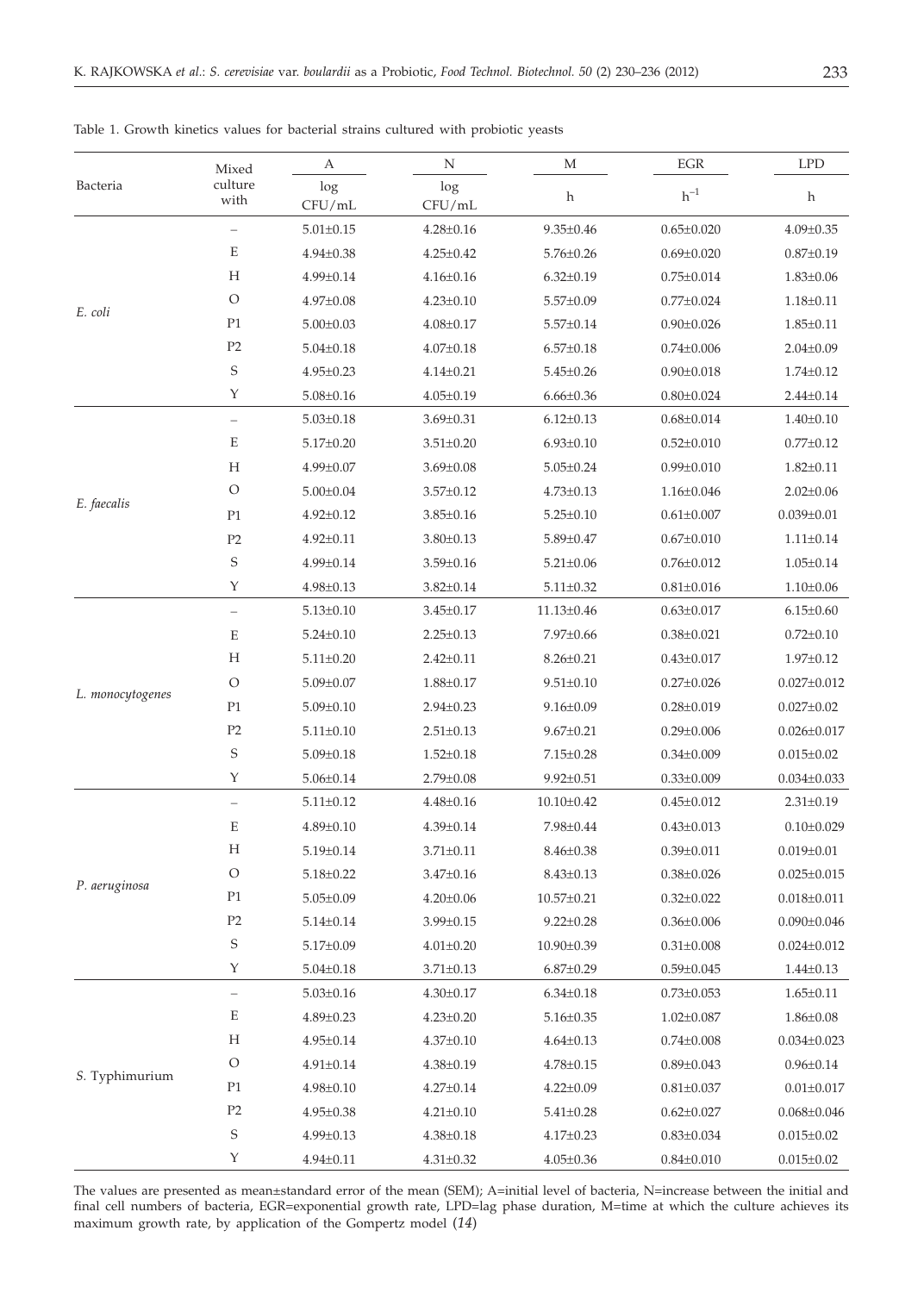

At the same time, identical results were obtained for all the tested strains of probiotic yeasts.

Fig. 1. Growth of *S. aureus* and probiotic yeast E in the monocultures and in the mixed cultures:  $-\blacksquare - S$ . *aureus*,  $-\blacklozenge - S$ . cere*visiae* var. *boulardii* E, -▲- S. *aureus* in the mixed culture, -▼-*S. cerevisiae* var. *boulardii* E in the mixed culture



**Fig. 2.** Influence of *S. cerevisiae* var. *boulardii* E on the growth of *S. aureus* after 18 h of incubation

Our results are consistent with the reports stating that the cell wall of *S. cerevisiae* var. *boulardii* has shown binding capacity to enterohaemorrhagic *Escherichia coli* and *Salmonella* Typhimurium (*8,22*). The probiotic activity of *S. cerevisiae* var. *boulardii* based on the binding of *E. coli* cells has also been confirmed in *in vivo* research, which demonstrated that administration of *S. cerevisiae* var. *boulardii* reduces the adherence of enterotoxigenic *E. coli* to mesenteric lymph node in pig intestine (*23*). Probiotic yeast treatment on *Salmonella*-induced infection in mice also reduced the weight loss and mortality, and modulated the signalling pathways involved in the inflammatory activation in a murine model of typhoid fever. This preventing effect was due to a preferential binding of the *S.* Typhimurium to the yeast than to gut epithelial cells (*24*). According to our knowledge, our paper is the first one presenting the results demonstrating the ability of *S. cerevisiae* var. *boulardii* to bind bacterial strains other than *E. coli* and *S.* Typhimurium, *i.e. Staphylococcus aureus*, *Enterococcus faecalis* and *Campylobacter jejuni*, even though the mechanism of these effects may be different. It has already been shown that adherence of enteric bacteria is mostly due to common type 1 pili and may be inhibited by D-mannose or  $\alpha$ -mannosidase, although bacterial flagella have also been connected with bacterial adhesion to human buccal cells, mouse spleen lymphocytes and yeast cells (*25*–*27*). Furthermore, yeast mannoproteins may serve as receptors for protein-protein interactions between yeasts and bacteria (*28*).

The ability of yeasts to bind bacterial cells results from the presence of mannoproteins in the cell wall structure, and therefore, it is not a unique feature assigned to *S. cerevisiae* var. *boulardii*, but rather a universal feature of all strains of the genus *Saccharomyces* (*11*,*25*,*26,28,29*). However, the scanning electron microscopy shows that the bacteria of type 1 fimbriated *E. coli* were more strongly bound to the surface of *S. cerevisiae* var. *boulardii* than to the surfaces of probiotic *Saccharomyces cerevisiae* strains (*8,25*). The differences in the binding capacity may also be due to the culturing conditions such as temperature, humidity and pH (*11*,*30*).

An important initial event in bacterial pathogenesis is the adherence of bacteria *via* their surface lectins to the host intestinal cells (*31*). The use of *S. cerevisiae* var. *boulardii* as a probiotic in humans may counteract the adhesion of pathogens to the host tissues by providing



**Fig. 3.** Sedimentation assays for (1) *S. cerevisiae* var. *boulardii* E and (2–8) its mixtures with the tested bacteria: (2) *E. coli*, (3) *S*. Typhi-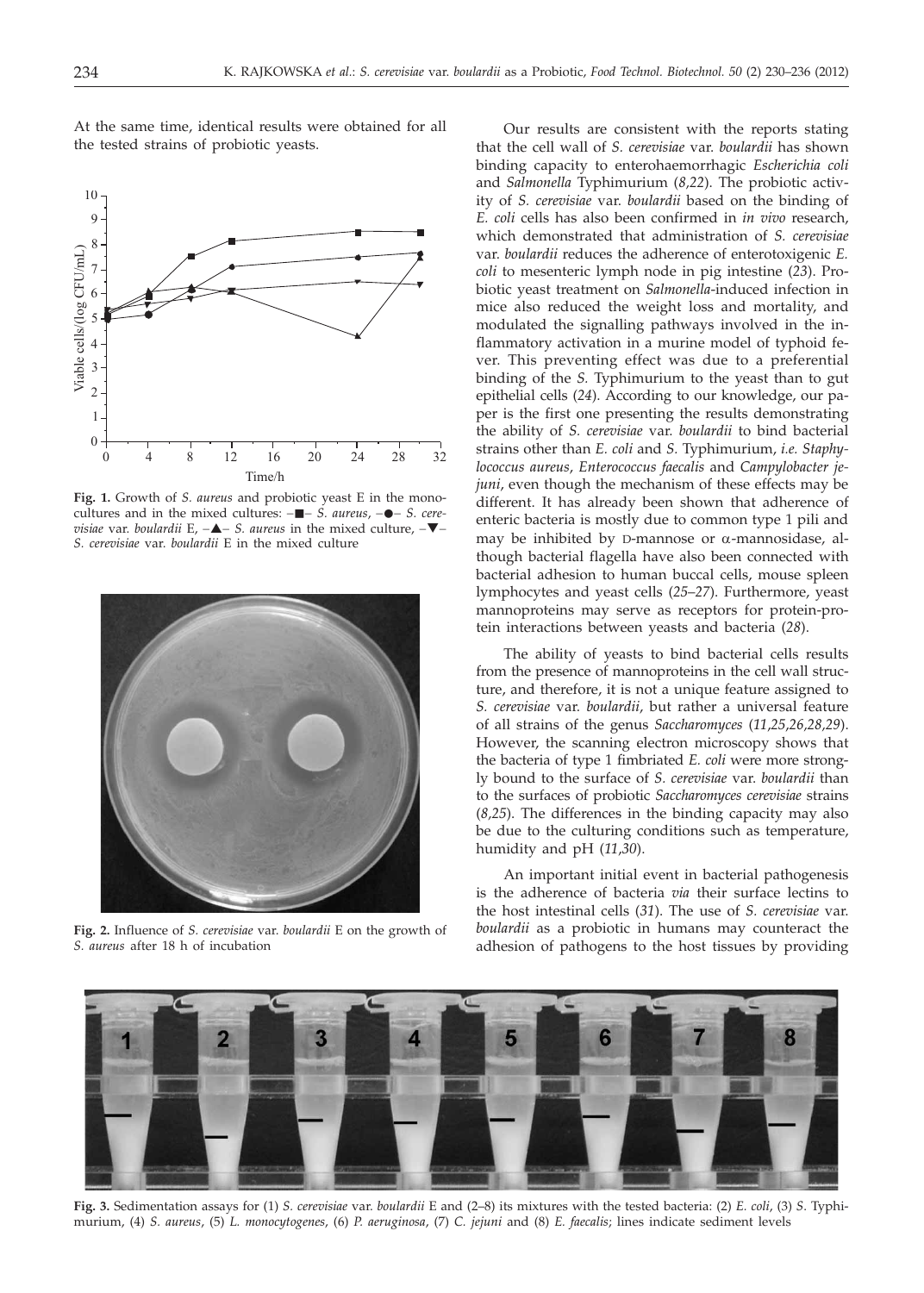







**Fig. 4.** Exemplary adhesion tests by fluorescence microscopy for *S. cerevisiae* var. *boulardii* E in mixtures with the tested bacteria: positive results for (1) *E. faecalis*, (2) *S. aureus*, (3) *S.* Typhimurium, (4) *C. jejuni* and (5) *E. coli*

alternative adhesion sites to enterobacteria and in that way prevent infections (*23,24*). It may also eliminate pathogens from the gastrointestinal tract of infected patients.

# **Conclusions**

It seems that probiotic activity of *S. cerevisiae* var. *boulardii* against human pathogens results from the reduction of bacterial growth or from the adhesion of bacteria to yeast cell walls. Probiotic strains of *S. cerevisiae* var. *boulardii* caused a statistically significant reduction in the number of cells of *L. monocytogenes*, *P. aeruginosa* and *S. aureus*, and a decrease in the growth rate of *L. monocytogenes* and *P. aeruginosa*. The ability of *S. cerevisiae* var. *boulardii* strains to bind enteropathogens was confirmed for *E. coli* and *S.* Typhimurium. Additionally, the yeasts showed binding capacity to *S. aureus*, *C. jejuni* and *E. faecalis.* However, the mechanisms of binding cocci to the yeast cell surface remain to be investigated.

The use of *S. cerevisiae* var. *boulardii* may limit bacterial invasiveness and infections caused by human pathogens through the reduction in the number of viable and active cells of bacteria and the elimination of pathogens bound to yeast surface from the gastrointestinal tract.